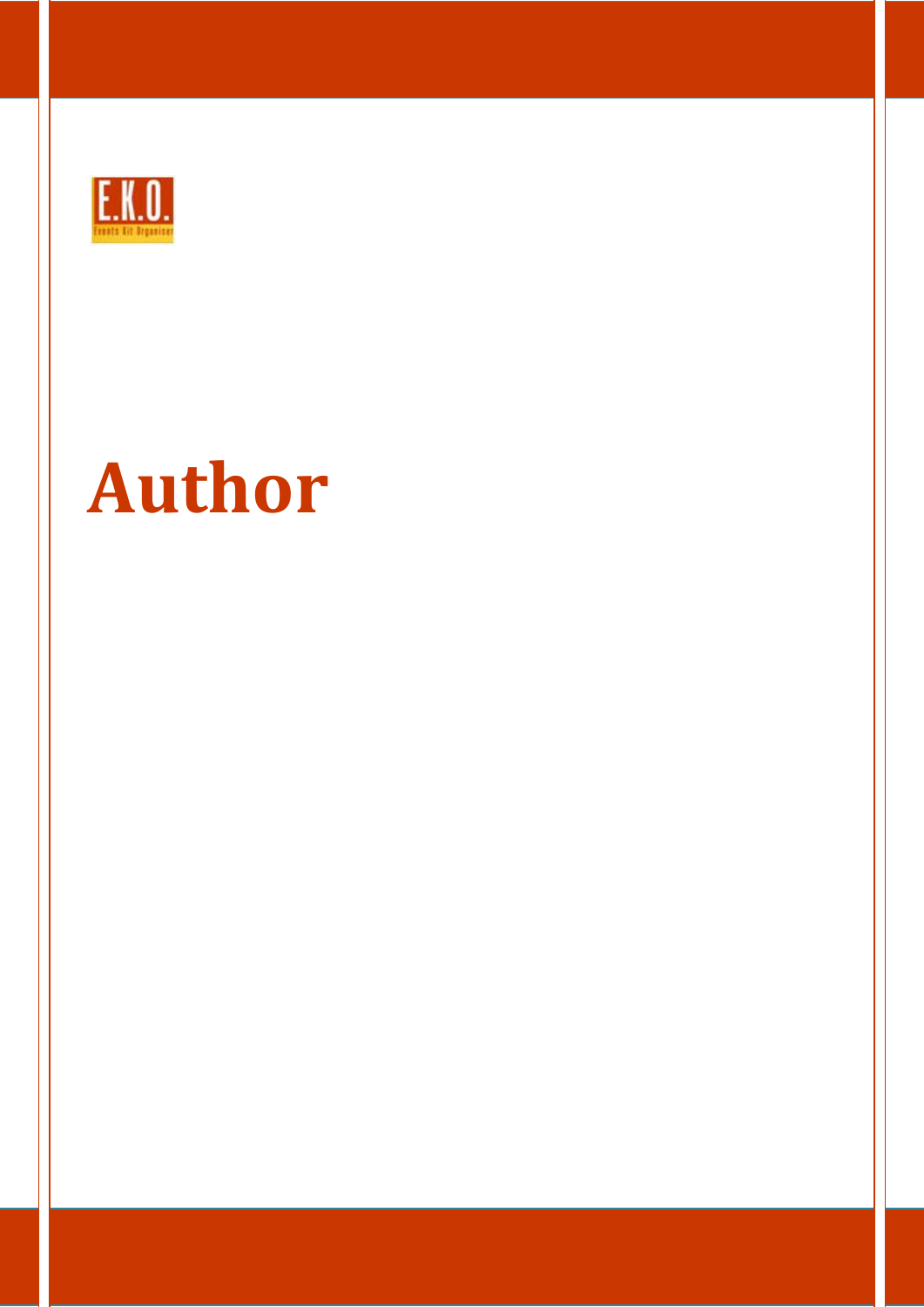

## **INDEX**

|                                           | Pag |
|-------------------------------------------|-----|
| <b>Access</b>                             | 3   |
| <b>Call for papers</b>                    | 3   |
| <b>Uploading and submission</b>           |     |
| <b>Entering the submission's metadata</b> |     |
| <b>Confirming the Submission</b>          |     |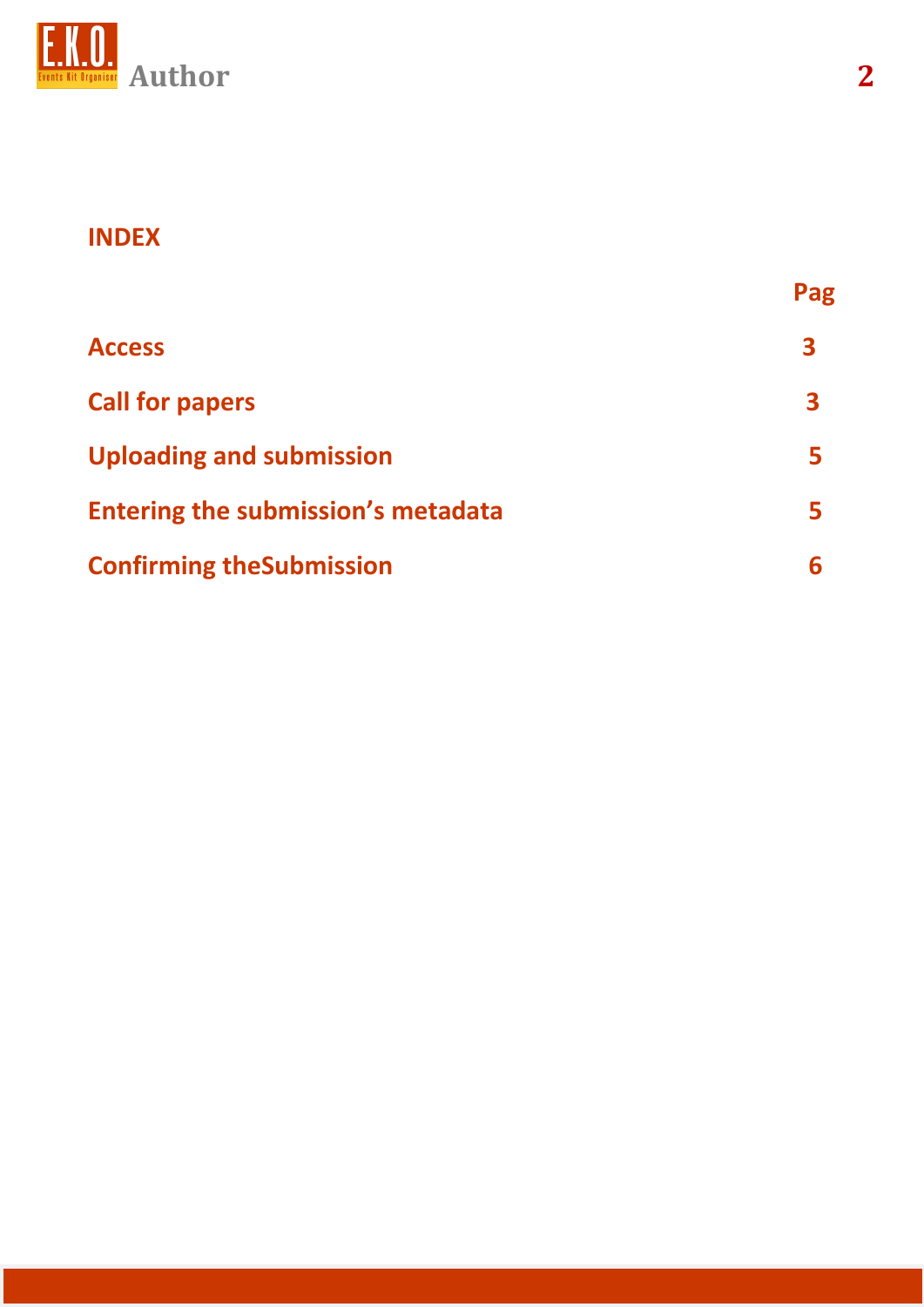

Once logged in, the author will have to enter the conference from the option "View conference"

### E.K.O. Conference management

E.K.O. is a portal for the management of conferences within the Politecnico University of Milan. It's an opensource software and it offers specific features for the complete management of conferences, events and conventions.

#### Sito Conferenza Metid Test

Questa è la conferenza che verrà utilizzata per i test dall'8 al 12 aprile. VIEW CONFERENCE

8 November, 2013 - 24 December, 2013

Sed ut perspiciatis unde omnis iste natus error sit voluptatem accusantium doloremque laudantium, totam rem aperiam, eaque ipsa quae ab illo inventore veritatis et quasi architecto beatae vitae dicta sunt explicabo. Nemo enim ipsam voluptatem quia voluptas sit aspernatur aut odit aut fugit, sed quia consequuntur magni dolores

#### **Announcements**

No announcements have been published

More Announcements.

#### **Conference Information**

» Overvie » Call for Papers (18 April, 2013 - 18 May, 2013)

- Track Policie
- » Presentations
- » Conference Schedule
- » Registration » Accommodation
- » Organizers and Partners
- » Timeline

**Access The author** will be able to present his paper by answering to the **Call for Papers and** then clicking on the option "Step one of the submission process"

EKO Home > Sito Conferenza Metid Test Home > metid prima > Call for Papers

#### **Call for Papers**

Lorem ipsum dolor sit amet, consectetur adipisicing elit, sed do eiusmod tempor incididunt ut labore et dolore magna aliqua. Ut enim ad minim veniam

#### **Author Guidelines**

Lorem ipsum dolor sit amet, consectetur adipisicing elit, sed do eiusmod tempor incididunt ut labore et dolore magna aliqua. Ut enim ad minim veniam

Start here to submit a paper to this conference. STEP ONE OF THE SUBMISSION PROCESS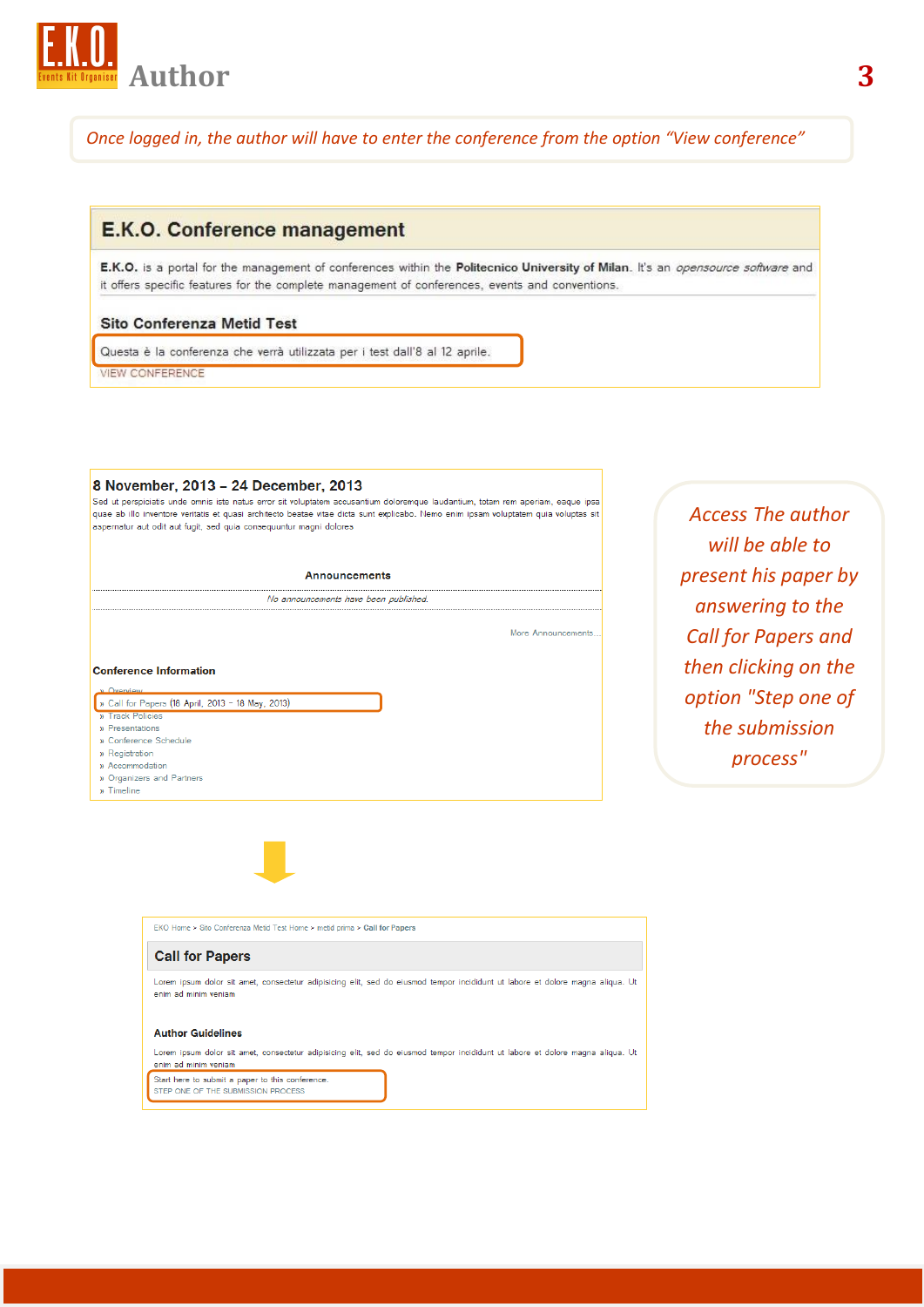

#### **Copyright Notice**

Authors who submit to this conference agree to the following terms:

a) Authors retain copyright over their work, while allowing the conference to place this unpublished work under a Creative Commons Attribution License, which allows others to freely access, use, and share the work, with an acknowledgement of the work's authorship and its initial presentation at this conference.

b) Authors are able to waive the terms of the CC license and enter into separate, additional contractual arrangements for the non-exclusive distribution and subsequent publication of this work (e.g., publish a revised version in a journal, post it to an institutional repository or publish it in a book), with an acknowledgement of its initial presentation at this conference.

c) In addition, authors are encouraged to post and share their work online (e.g., in institutional repositories or on their website) at any point before and after the conference.

The authors agree to the terms of this Copyright Notice, which will apply to this submission if and when it is published by  $\overline{\mathbf{v}}$ this conference (comments to the director can be added below).

**Comments for Conference Director** Enter text (optional) Save and continue Cancel \* Denotes required field

At the end of the above described operation, the author will click on "save and continue"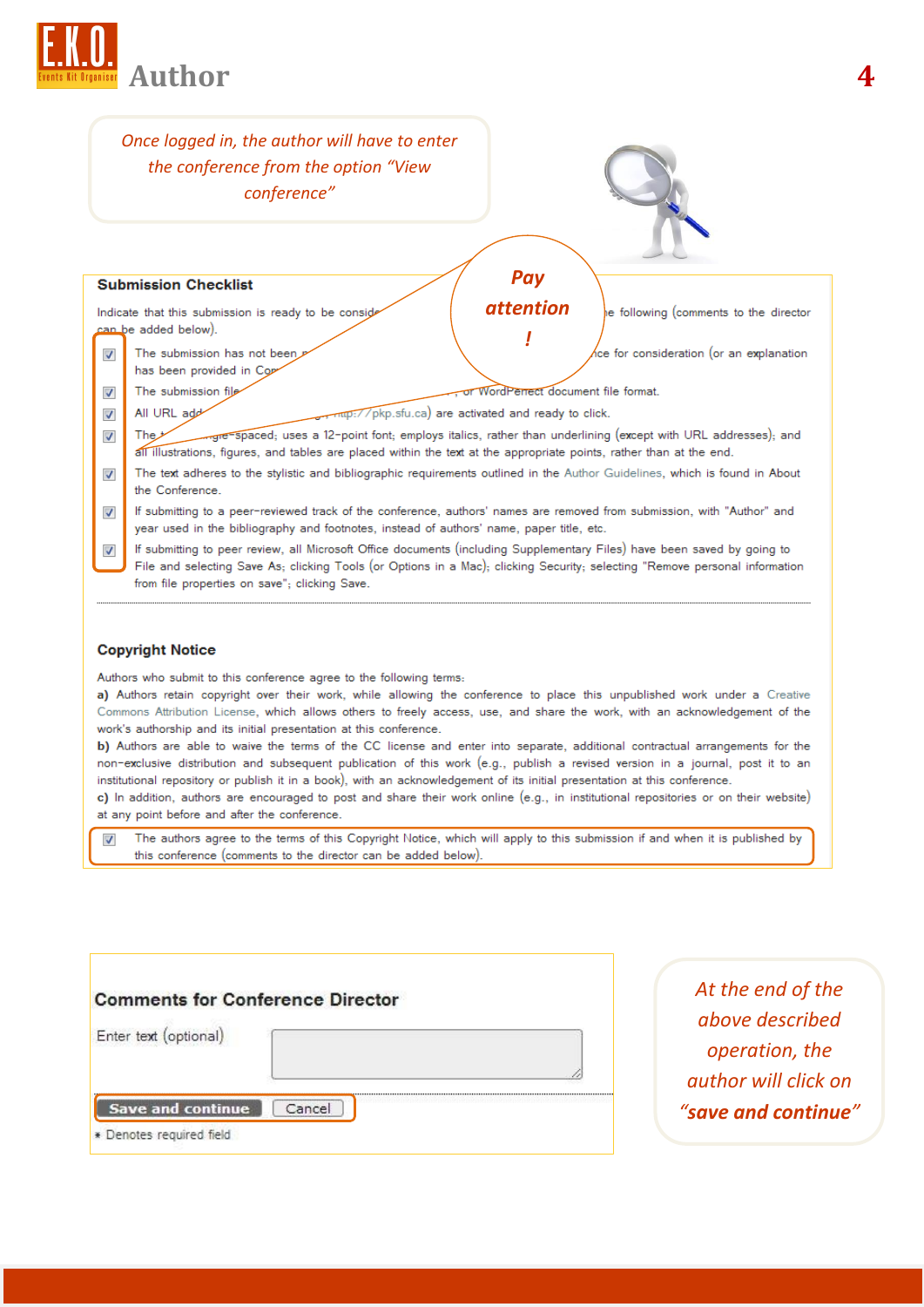

*We will then proceed with uploading the submission in three steps:* 

- *1. Choosing the proper file to upload from the personal list of documents;*
- *2. Click on upload*
- *3. Click on save and continue*

| 1 START                                              | 2. UPLOAD SUBMISSION 3. ENTER METADATA 4. CONFIRMATION                                                                        |
|------------------------------------------------------|-------------------------------------------------------------------------------------------------------------------------------|
|                                                      |                                                                                                                               |
|                                                      | To upload a paper to this conference, complete the following steps.                                                           |
|                                                      | On this page, click Browse (or Choose File) which opens a Choose File window for locating the file on the hard drive of your  |
| computer.                                            |                                                                                                                               |
| Locate the file you wish to submit and highlight it. |                                                                                                                               |
|                                                      | Click Open on the Choose File window, which places the name of the file on this page.                                         |
|                                                      | Click Upload on this page, which uploads the file from the computer to the conference's web site and renames it following the |
| conference's conventions.                            |                                                                                                                               |
|                                                      | Once the submission is uploaded, click Save and Continue at the bottom of this page.                                          |
|                                                      |                                                                                                                               |
|                                                      | Encountering difficulties? Contact sara maraschin for assistance.                                                             |
|                                                      |                                                                                                                               |
|                                                      |                                                                                                                               |
|                                                      |                                                                                                                               |
|                                                      |                                                                                                                               |
| <b>Submission File</b>                               |                                                                                                                               |
| No submission file uploaded.                         |                                                                                                                               |
| Upload submission file                               | Nessun file selezionato<br>Scegli file<br>Upload                                                                              |
|                                                      |                                                                                                                               |

| 1. START       | 3. ENTER METADATA<br>4 CONFIRMATION<br>2. UPLOAD SUBMISSIO |
|----------------|------------------------------------------------------------|
| <b>Authors</b> |                                                            |
| First name*    | mario                                                      |
| Middle name    |                                                            |
| Last name*     | rossi                                                      |
| Email*         |                                                            |
| URL            |                                                            |
| Affiliation    | polimi                                                     |
|                | $X$ in $B$ in $I$ if $E$ is a community                    |

*The author will find himself in the step enter metadata where he will insert the required information and the details regarding his abstract (the title)*